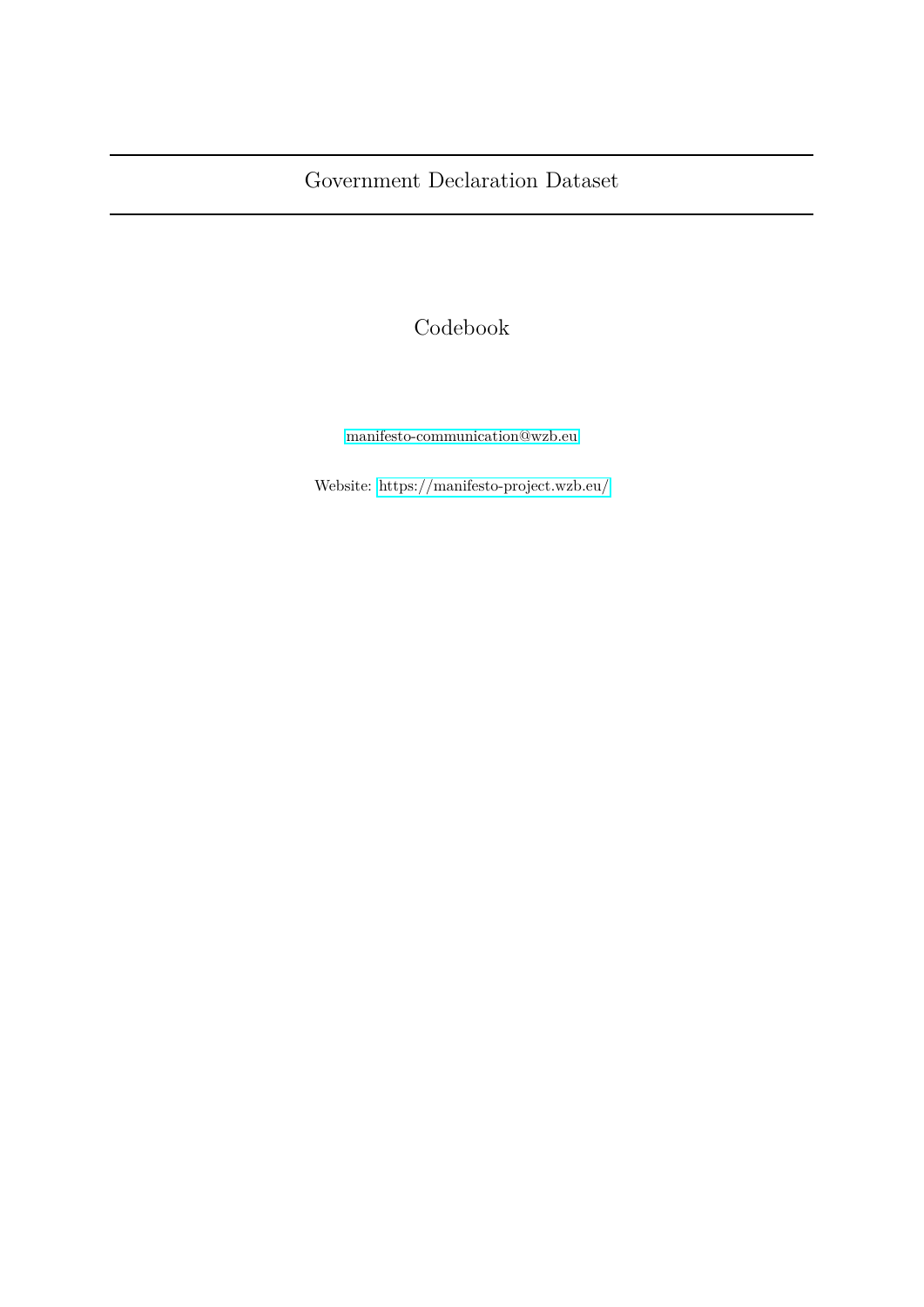## **1 Introduction & Citation**

The Government Declaration Dataset (GDDS) contains content analytical data from government declarations published by governments in ten West-European countries and Israel between 1945 and 1998 (the time frame is shorter for some countries). The government declarations have been coded according to the Manifesto Project's Coding Instructions, the data can therefore easily be combined with the Manifesto Project's main data set.

The data was originally produced for Laver and Budge 1992 (see citation below). However, parts of the data prepared for their study was destroyed during transmission. The data this codebook refers to is the subset of the data set that was originally published with Budge et al. 2001 (see citation below).

When using the Government Declaration Dataset, please cite:

Laver, Michael / Budge, Ian (1992): Party Policy and Government Coalitions, Houndmills, Basingstoke, Hampshire: The MacMillan Press.

Budge, Ian / Klingemann, Hans-Dieter / Volkens, Andrea / Bara, Judith with Tanenbaum, Eric / Fording, Richard C. / Hearl, Derek J. / Kim, Hee Min / McDonald, Michael / Mendez, Silvia (2001): Mapping Policy Preferences. Estimates for Parties, Electors, and Governments 1945-1998. Oxford: Oxford University Press.

## **2 Coverage**

| Units               | Government declarations                                            |           |
|---------------------|--------------------------------------------------------------------|-----------|
| Countries           | 11                                                                 |           |
| Cases               | 174                                                                |           |
| Time                | 1945 until middle/end of the 1980s except                          |           |
|                     | Belgium                                                            | 1945-1981 |
|                     | Luxembourg                                                         | 1945-1979 |
|                     | France                                                             | 1959-1983 |
|                     | Italy                                                              | 1948-1982 |
|                     | Germany                                                            | 1949-1998 |
|                     | Ireland                                                            | 1981-1982 |
| Number of variables | 4 identification variables<br>58 content analytical data variables |           |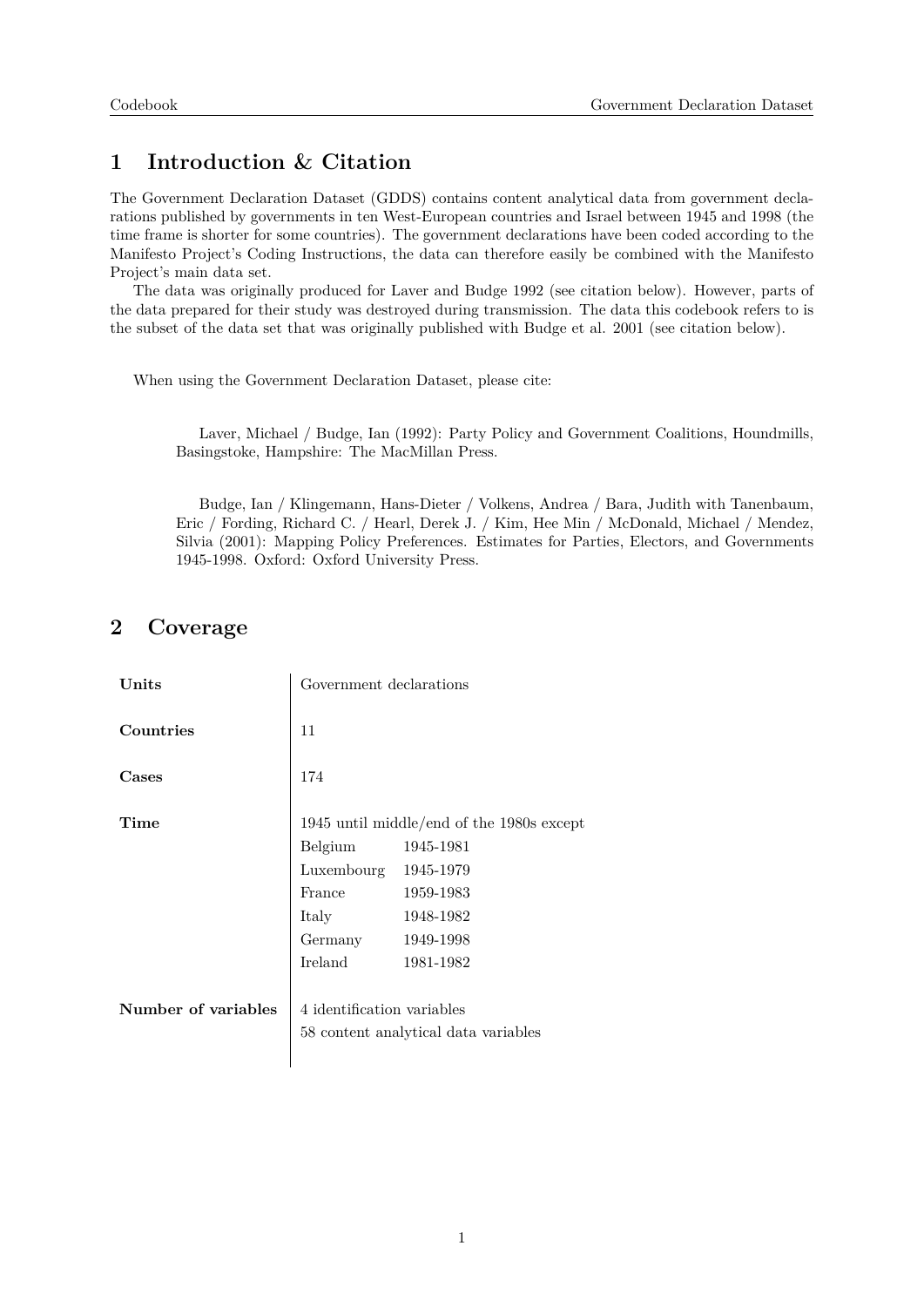## **3 Variables**

## **3.1 Identification Variables**

| country     | 11                                                                                                                                                                                                                                                                                                                                                                                                                                           | Sweden      |
|-------------|----------------------------------------------------------------------------------------------------------------------------------------------------------------------------------------------------------------------------------------------------------------------------------------------------------------------------------------------------------------------------------------------------------------------------------------------|-------------|
|             | 12                                                                                                                                                                                                                                                                                                                                                                                                                                           | Norway      |
|             | $13\,$                                                                                                                                                                                                                                                                                                                                                                                                                                       | Denmark     |
|             | 21                                                                                                                                                                                                                                                                                                                                                                                                                                           | Belgium     |
|             | 22                                                                                                                                                                                                                                                                                                                                                                                                                                           | Netherlands |
|             | 23                                                                                                                                                                                                                                                                                                                                                                                                                                           | Luxembourg  |
|             | 31                                                                                                                                                                                                                                                                                                                                                                                                                                           | France      |
|             | $32\,$                                                                                                                                                                                                                                                                                                                                                                                                                                       | Italy       |
|             | 41                                                                                                                                                                                                                                                                                                                                                                                                                                           | Germany     |
|             | 53                                                                                                                                                                                                                                                                                                                                                                                                                                           | Ireland     |
|             | 72                                                                                                                                                                                                                                                                                                                                                                                                                                           | Israel      |
|             |                                                                                                                                                                                                                                                                                                                                                                                                                                              |             |
| countryname | Name of country in English (string variable)                                                                                                                                                                                                                                                                                                                                                                                                 |             |
|             |                                                                                                                                                                                                                                                                                                                                                                                                                                              |             |
| govID       | Identification number of government as given in Jaap Woldendorp,<br>Hans Keman and Ian Budge 2000, Party Government in 48 Democ-<br>racies (1945–1998), Kluwer Academic Publishers: Dordrecht, Boston<br>and London.                                                                                                                                                                                                                         |             |
|             | As stated in the original study for which this data was compiled (Laver<br>and Budge, 1992) not every government formed in the countries cov-<br>ered was necessarily included. Sometimes, governments did not publish<br>declarations or simply pledged to continue the declaration of their im-<br>mediate predecessor. In addition, a number of minor inaccuracies in<br>some of the cases were identified and omitted from the data set. |             |

#### *Sweden*

| 0              | Hansson     |
|----------------|-------------|
| 1              | Erlander 1  |
| $\overline{2}$ | Erlander 2  |
| 3              | Erlander 3  |
| 4              | Erlander 4  |
| 5              | Erlander 5  |
| 6              | Erlander 6  |
| 7              | Erlander 7  |
| 8              | Erlander 8  |
| 9              | Erlander 9  |
| 10             | Erlander 10 |
| 11             | Palme 1     |
| 12             | Palme 2     |
| 13             | Palme 3     |
| 14             | Fälldin 1   |
| 15             | Ullsten     |
| 16             | Fälldin 2   |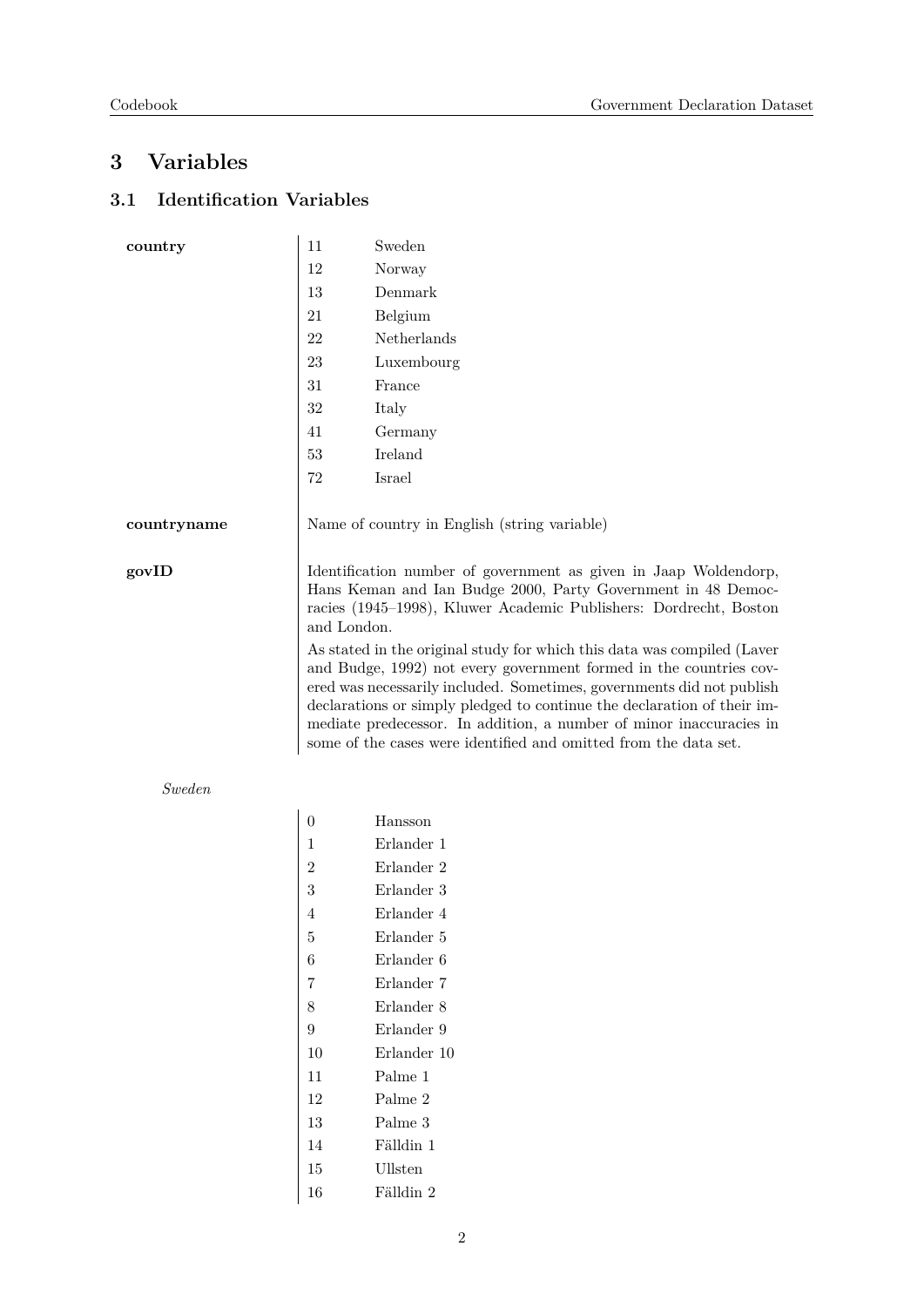| 17 | Fälldin 3  |
|----|------------|
| 18 | Palme 4    |
| 19 | Palme 5    |
| 20 | Carlsson 1 |
| 21 | Carlsson 2 |

### *Norway*

| 1  | Gerhardson 2      |
|----|-------------------|
| 4  | Trop 2            |
| 5  | Gerhardson 4      |
| 7  | Gerhardson 6      |
| 10 | Borten 1          |
| 13 | Korvald           |
| 14 | Bratteli 2        |
| 15 | Nordli 1          |
| 21 | <b>Brundtland</b> |
|    |                   |

#### *Denmark*

| 2  | Hedtoft 1   |
|----|-------------|
| 4  | Eriksen 1   |
| 6  | Hedtoft 3   |
| 7  | Hansen 1    |
| 8  | Hansen 2    |
| 10 | Kampmann 2  |
| 12 | Krag 2      |
| 13 | Krag 3      |
| 14 | Baunsgaard  |
| 17 | Hartling    |
| 18 | Jørgensen 2 |
| 19 | Jørgensen 3 |
| 20 | Jørgensen 5 |
| 23 | Schlüter 1  |
| 24 | Schlüter 2  |
|    |             |

## *Belgium*

| 3  | Spaak 1     |
|----|-------------|
| 4  | Van Acker 3 |
| 5  | Huysmans    |
| 8  | Eyskens 1   |
| 9  | Duvieusart  |
| 10 | Pholien     |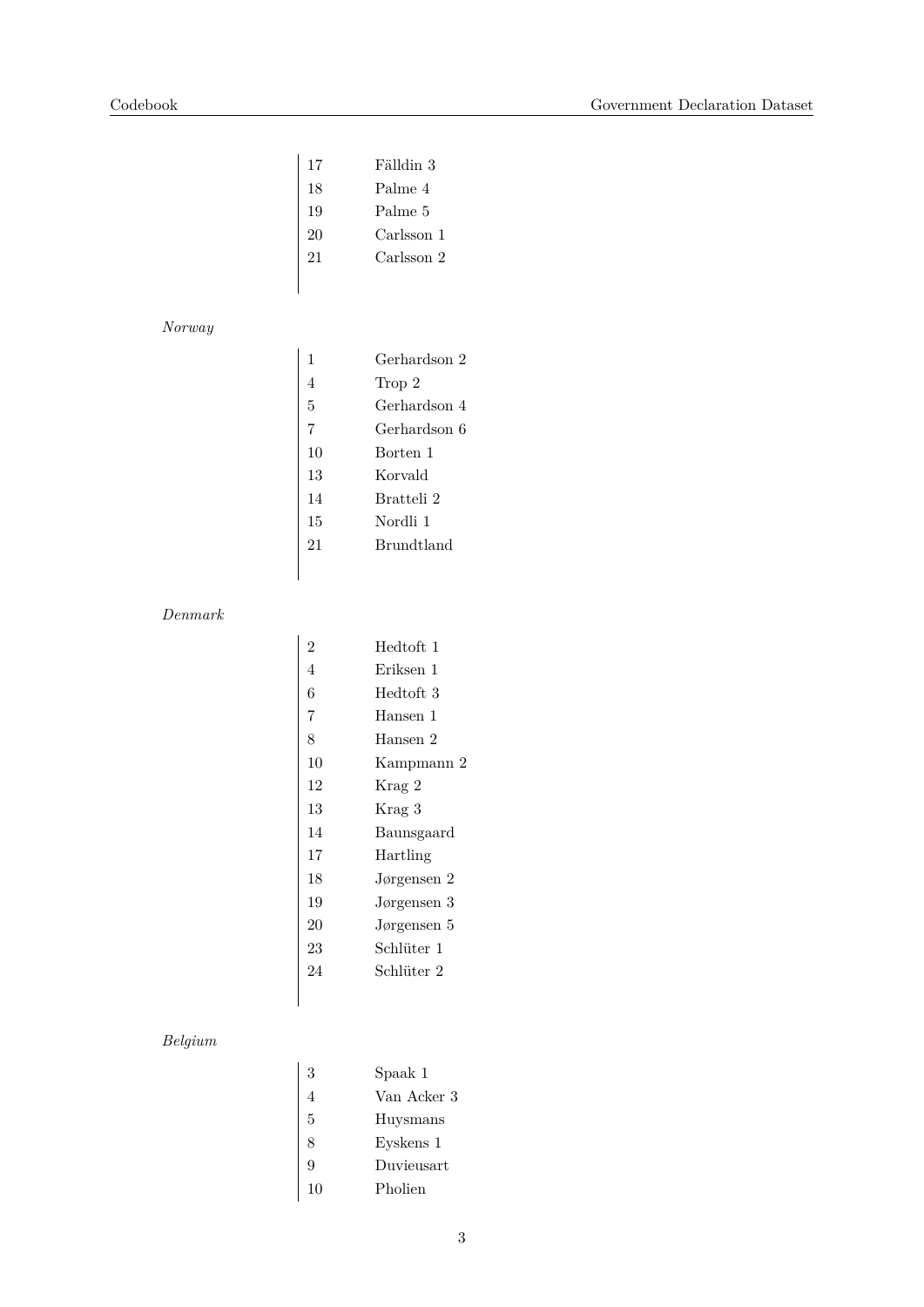| 11 | Van Houte          |
|----|--------------------|
| 12 | Van Acker 4        |
| 13 | Eyskens 2          |
| 14 | Eyskens 3          |
| 16 | Lefevre            |
| 17 | Harmel             |
| 18 | Vanden Boeynants 1 |
| 19 | Eyskens 4          |
| 20 | Eyskens 5          |
| 21 | Leburton           |
| 22 | Tindemans 1        |
| 23 | Tindemans 2        |
| 26 | Vanden Boeynants 1 |
| 27 | Martens 1          |
| 29 | Martens 3          |
| 30 | Martens 4          |
| 31 | Mark Eyskens       |
|    |                    |

#### *Netherlands*

| 1  | Beel 1       |
|----|--------------|
| 3  | Drees 2      |
| 12 | Biesheuval 1 |
| 14 | De Uyl       |
| 18 | Lubbers 1    |
| 19 | Lubbers 2    |
| 20 | Lubbers 3    |
|    |              |

### *Luxembourg*

| 1              | Nat. Unity (Dupong) |
|----------------|---------------------|
| $\overline{2}$ | Dupong 1            |
| 3              | Dupong 2            |
| $\overline{4}$ | Dupong 3            |
| 6              | Bech 2              |
| 9              | Werner 2            |
| 10             | Werner 3            |
| 11             | Werner 4            |
| 13             | Werner 5            |
|                |                     |

### *France*

| 29 | Debré      |
|----|------------|
| 30 | Pompidou 1 |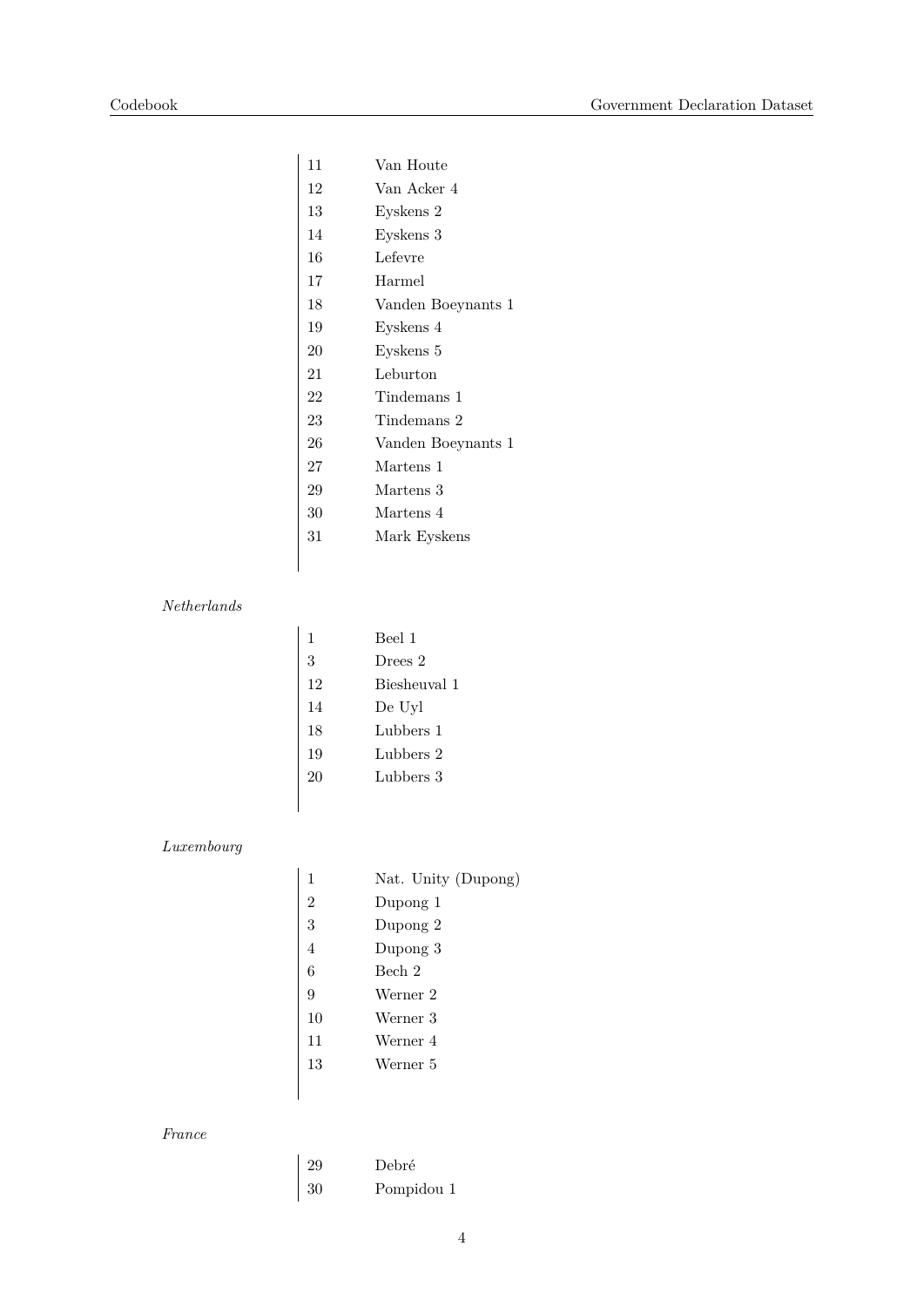| 32 | Pompidou 3        |
|----|-------------------|
| 33 | Pompidou 4        |
| 34 | Pompidou 5        |
| 36 | Couve de Murville |
| 38 | Messmer 1         |
| 39 | Messmer 2         |
| 41 | Chirac 1          |
| 42 | Barre 1           |
| 43 | Barre 2           |
| 44 | Barre 3           |
| 46 | Mauroy 2          |
| 47 | Mauroy 3          |
|    |                   |
|    |                   |

### *Italy*

| 5              | De Gasperi 5 |
|----------------|--------------|
| 6              | De Gasperi 6 |
| $\overline{7}$ | De Gasperi 7 |
| 8              | De Gasperi 8 |
| 9              | Pella        |
| 10             | Fanfani      |
| 11             | Scelba       |
| 12             | Segni 1      |
| 13             | Zoli         |
| 14             | Fanfani 2    |
| 15             | Segni 2      |
| 16             | Tambroni     |
| 17             | Fanfani 3    |
| 18             | Fanfani 4    |
| 19             | Leone 1      |
| 20             | Moro 1       |
| 21             | Moro 2       |
| 22             | Moro 3       |
| 23             | Leone 2      |
| 24             | Rumor 1      |
| 25             | Rumor 2      |
| 26             | Rumor 3      |
| 27             | Colombo      |
| 29             | Andreotti 1  |
| 30             | Andreotti 2  |
| 31             | Rumor 4      |
| 32             | Rumor 5      |
| 33             | Moro 4       |
| 34             | Moro 5       |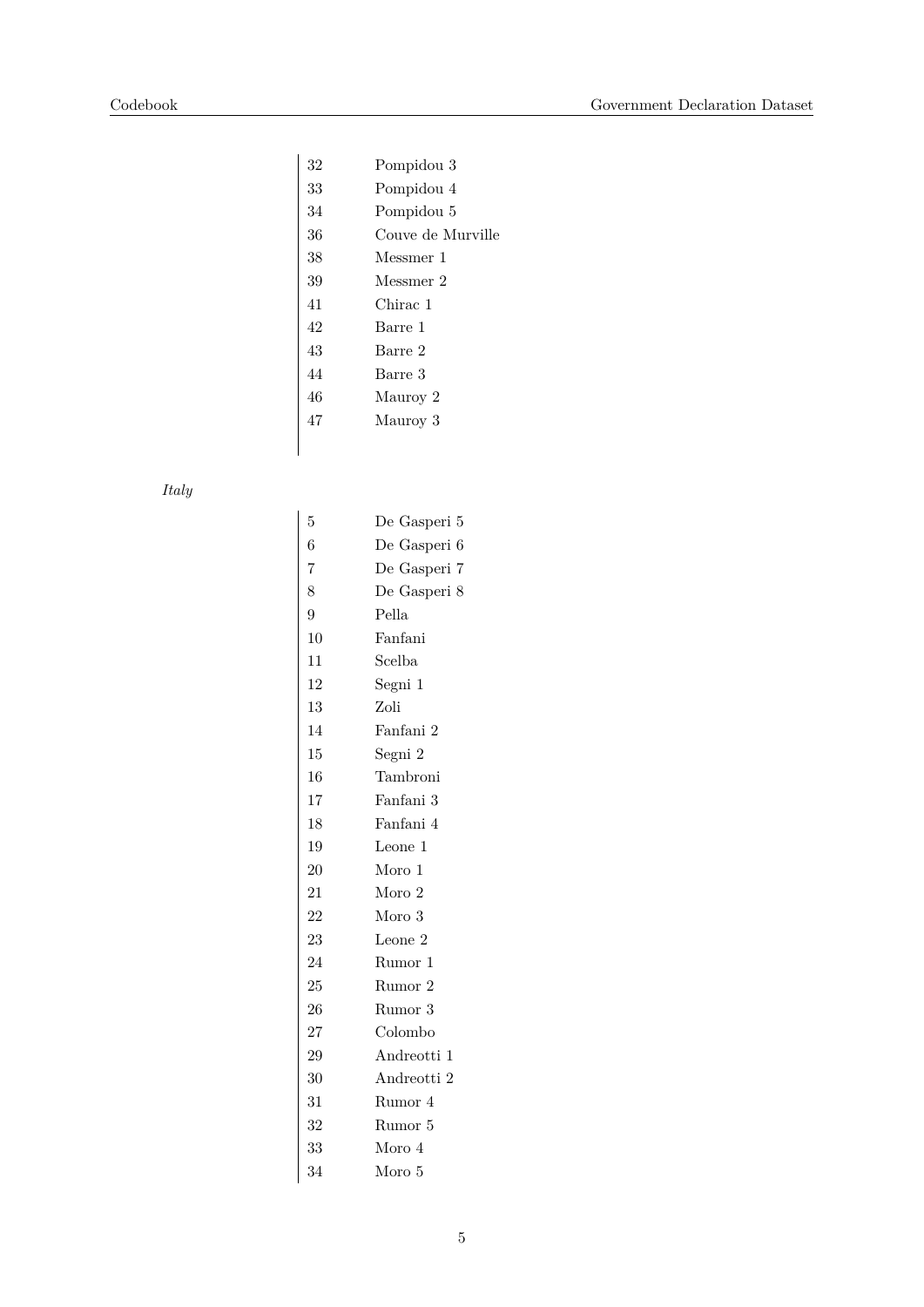| 35 | Andreotti 3 |
|----|-------------|
| 36 | Andreotti 4 |
| 37 | Andreotti 5 |
| 38 | Cossiga 1   |
| 39 | Cossiga 2   |
| 40 | Forlani 1   |
| 41 | Spadolini 1 |
| 42 | Spadolini 2 |
| 43 | Fanfani 5   |
|    |             |

### *Germany*

| 1              | Adenauer 1  |
|----------------|-------------|
| $\overline{2}$ | Adenauer 2a |
| 5              | Adenauer 2d |
| 7              | Adenauer 4a |
| 10             | Erhard 1    |
| 11             | Erhard 2    |
| 13             | Kiesinger   |
| 14             | Brandt 1    |
| 16             | Brandt 3    |
| 17             | Schmidt 1   |
| 18             | Schmidt 2   |
| 19             | Schmidt 3   |
| 21             | Kohl 1      |
| 22             | Kohl 2      |
| 23             | Kohl 3      |
| 25             | Kohl 5      |
| 26             | Kohl 6      |
| 27             | Schröder    |
|                |             |

### *Ireland*

| 13 | Fitzgerald 1 |
|----|--------------|
| 15 | Fitzgerald 2 |

#### *Israel*

| $\mathbf{1}$   | Ben Gurion 1 |
|----------------|--------------|
| $\overline{2}$ | Ben Gurion 2 |
| 4              | Ben Gurion 3 |
| 5              | Ben Gurion 4 |
| 6              | Sharrett     |
|                | Ben Gurion 5 |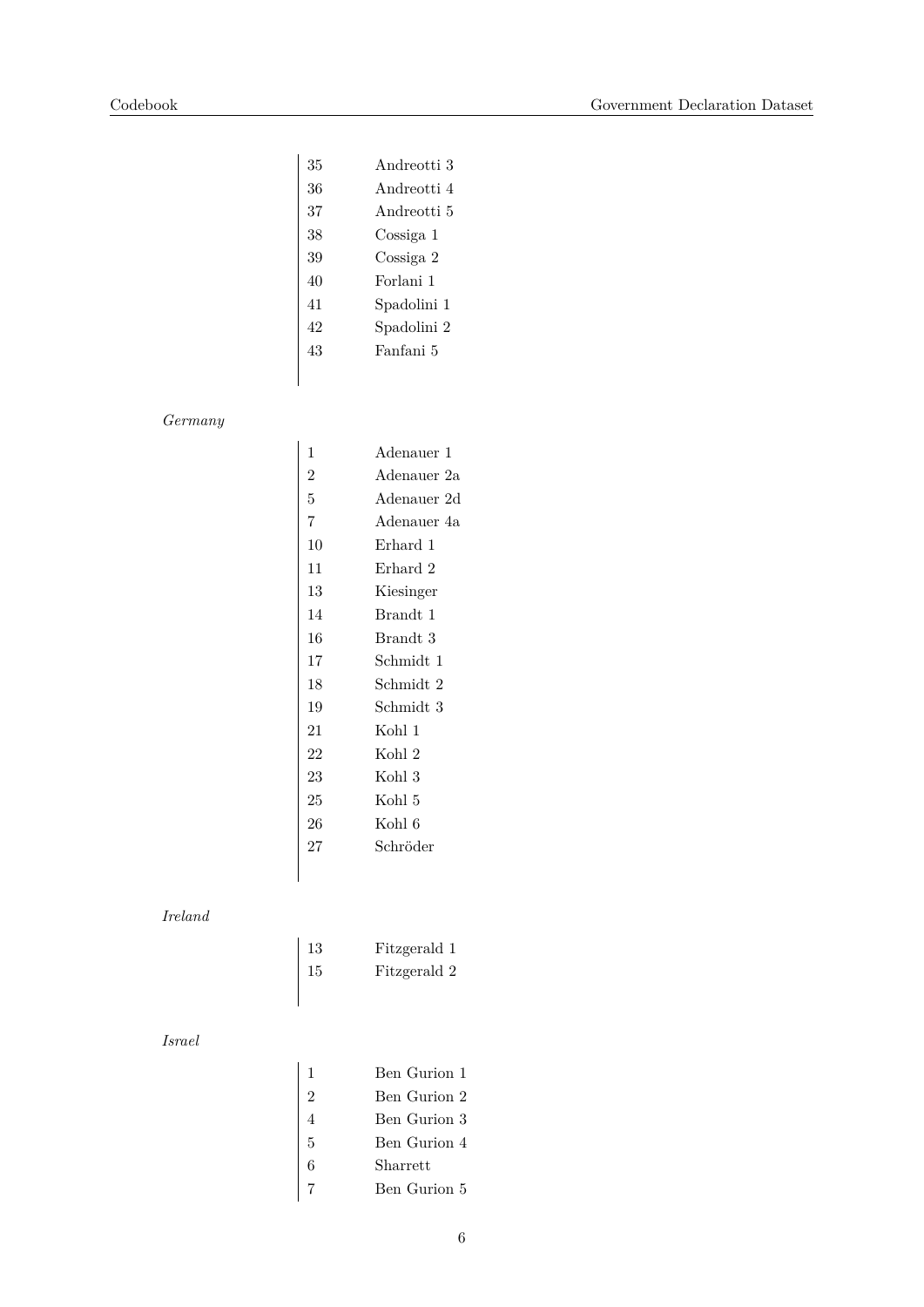| 12 | Ben Gurion 7       |
|----|--------------------|
| 14 | Ben Gurion 8       |
| 17 | Eshkol 3           |
| 19 | Meir 1             |
| 20 | Meir 2             |
| 23 | Rabin 1            |
| 25 | Rabin 3            |
| 26 | Begin 1            |
| 27 | Begin 2            |
| 28 | Begin 3            |
| 31 | Nat. Unity (Peres) |
|    |                    |
|    |                    |

**inaugdat** Day, month, and year of inauguration date.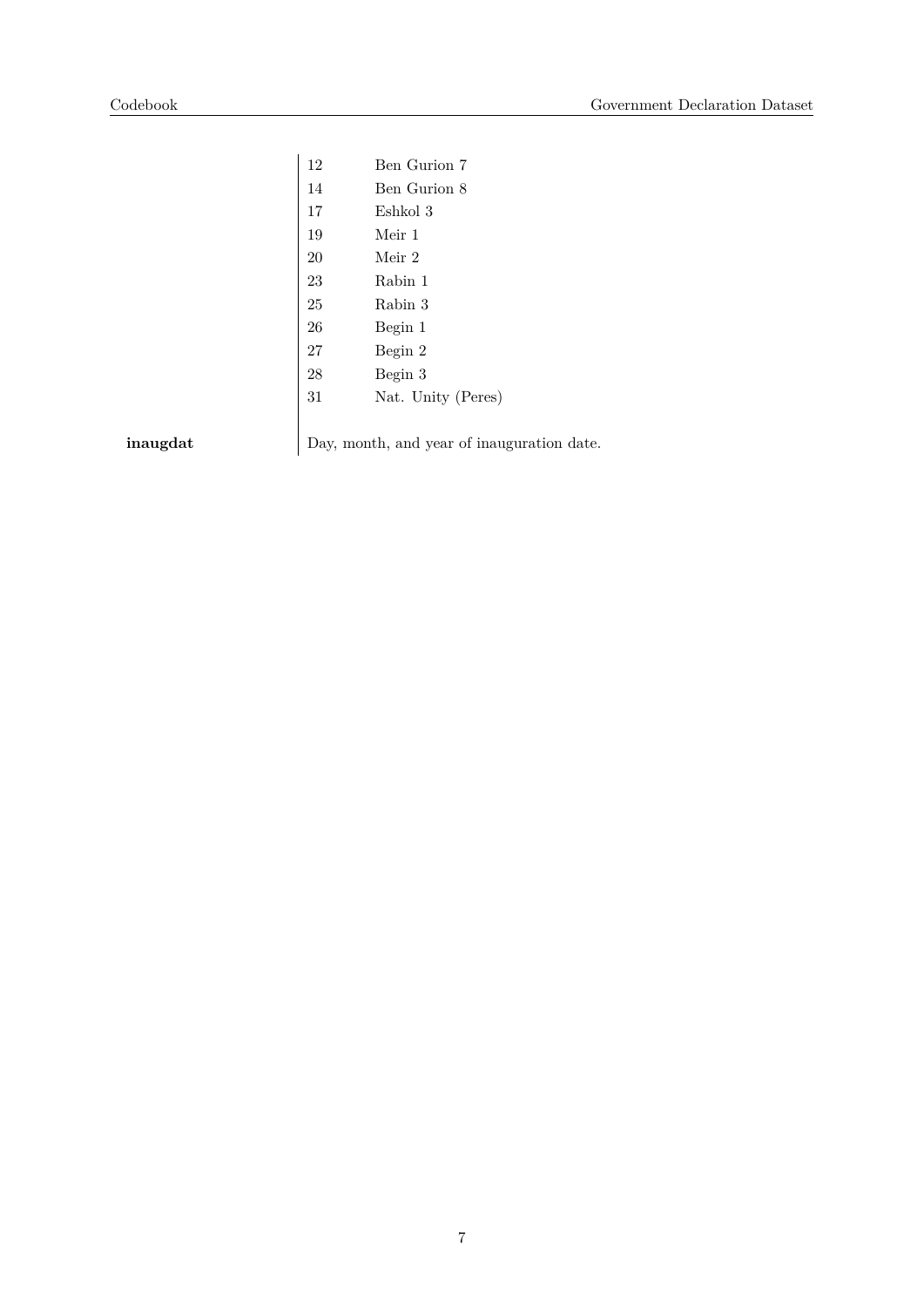## **3.2 Content Analytical Data**

| total                           | Total number of allocated codes                                                                                                                                                                                                                                                                                                                                                         |  |
|---------------------------------|-----------------------------------------------------------------------------------------------------------------------------------------------------------------------------------------------------------------------------------------------------------------------------------------------------------------------------------------------------------------------------------------|--|
|                                 | Missing information                                                                                                                                                                                                                                                                                                                                                                     |  |
|                                 | Missing for Ireland                                                                                                                                                                                                                                                                                                                                                                     |  |
| peruncod                        | Percentage of quasi-sentences coded with the code 000 (No meaningful<br>category applies)                                                                                                                                                                                                                                                                                               |  |
| Data entries per 101-<br>per706 | Percentages of fifty-six categories grouped into seven major policy ar-<br>eas. Because of the different length of documents, the number of<br>(quasi-) sentences in each category is standardised taking the total<br>number of (quasi-) sentences in the respective documents as a base. In<br>the data set each of these categories is a variable that represents the<br>percentage. |  |

*Domain 1: External Relations*

| per101 | Foreign Special Relationships: Positive                                                                                                                                                                                                                                                                                                                                                                                        |
|--------|--------------------------------------------------------------------------------------------------------------------------------------------------------------------------------------------------------------------------------------------------------------------------------------------------------------------------------------------------------------------------------------------------------------------------------|
|        | Favourable mentions of particular countries with which the manifesto<br>country has a special relationship. For example, in the British case:<br>former colonies; in the German case: East Germany; in the Swedish<br>case: the rest of Scandinavia; the need for co-operation with and/or<br>aid to such countries.                                                                                                           |
| per102 | Foreign Special Relationships: Negative                                                                                                                                                                                                                                                                                                                                                                                        |
|        | Negative mentions of particular countries with which the manifesto<br>country has a special relationship; otherwise as 101, but negative.                                                                                                                                                                                                                                                                                      |
| per103 | Anti-Imperialism                                                                                                                                                                                                                                                                                                                                                                                                               |
|        | Negative references to exerting strong influence (political, military or<br>commercial) over other states; negative references to controlling other<br>countries as if they were part of an empire; favourable mentions of de-<br>colonisation; favourable references to greater self-government and in-<br>dependence for colonies; negative references to the imperial behaviour<br>of the manifesto and/or other countries. |
| per104 | <i>Military: Positive</i>                                                                                                                                                                                                                                                                                                                                                                                                      |
|        | Need to maintain or increase military expenditure; modernising armed<br>forces and improvement in military strength; rearmament and selfde-<br>fence; need to keep military treaty obligations; need to secure adequate<br>manpower in the military.                                                                                                                                                                           |
| per105 | Military: Negative                                                                                                                                                                                                                                                                                                                                                                                                             |
|        | Favourable mentions of decreasing military expenditures; disarma-<br>ment; 'evils of war'; promises to reduce conscription, otherwise as 104,<br>but negative.                                                                                                                                                                                                                                                                 |
| per106 | Peace                                                                                                                                                                                                                                                                                                                                                                                                                          |
|        | Peace as a general goal; declarations of belief in peace and peaceful<br>means of solving crises; desirability of countries joining in negotiations<br>with hostile countries.                                                                                                                                                                                                                                                 |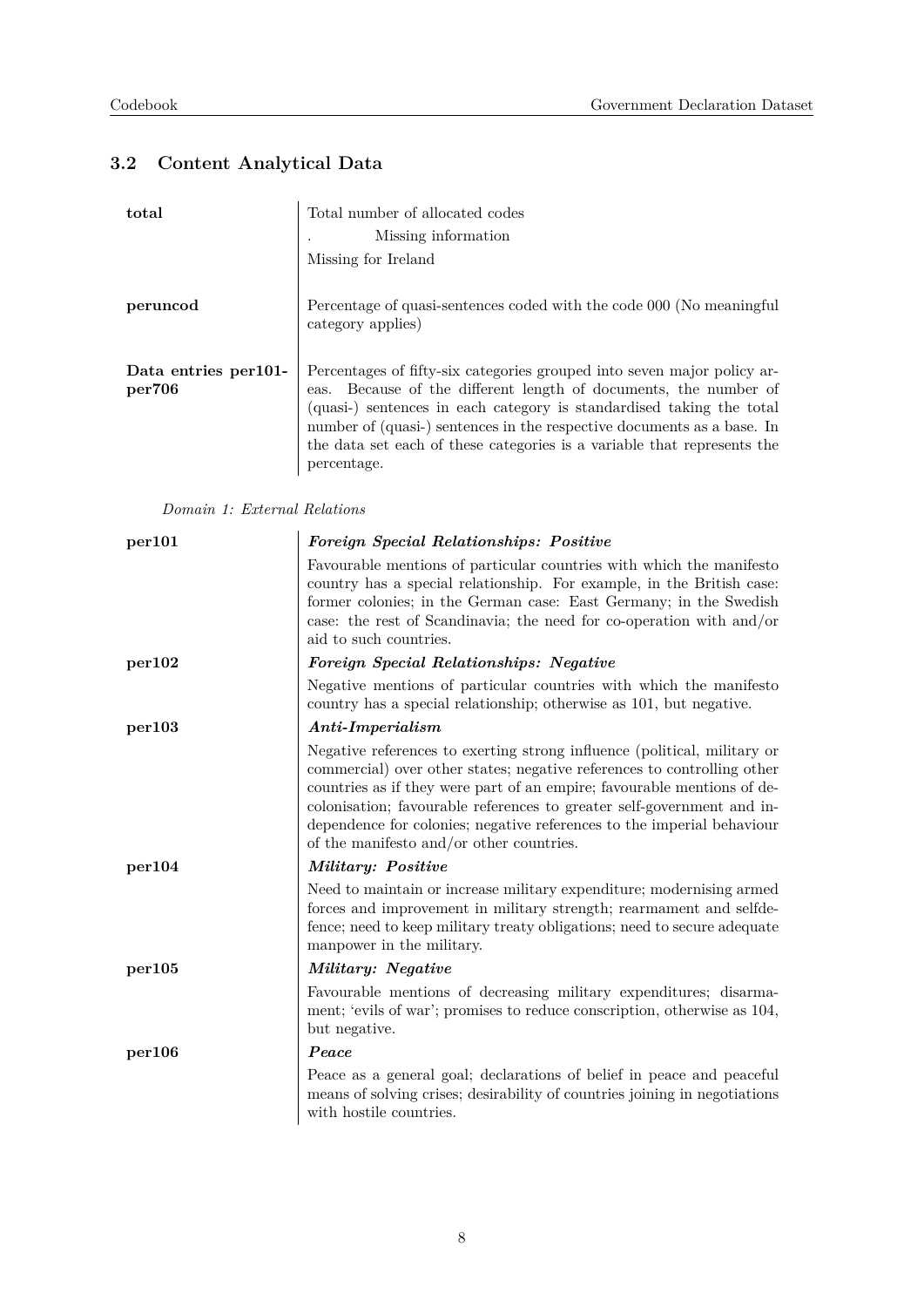| per107 | Internationalism: Positive                                                                                                                                                                                                                                                                             |
|--------|--------------------------------------------------------------------------------------------------------------------------------------------------------------------------------------------------------------------------------------------------------------------------------------------------------|
|        | Need for international co-operation; co-operation with specific coun-<br>tries other than those coded in 101; need for aid to developing coun-<br>tries; need for world planning of resources; need for international<br>courts; support for any international goal or world state; support for<br>UN. |
| per108 | European Community: Positive                                                                                                                                                                                                                                                                           |
|        | Favourable mentions of European Community in general; desirability<br>of expanding the European Community and/or of increasing its com-<br>petence; desirability of the manifesto country joining (or remaining a<br>member).                                                                          |
| per109 | <i>Internationalism: Negative</i>                                                                                                                                                                                                                                                                      |
|        | Favourable mentions of national independence and sovereignty as op-<br>posed to internationalism; otherwise as 107, but negative.                                                                                                                                                                      |
| per110 | <i>European Community: Negative</i>                                                                                                                                                                                                                                                                    |
|        | Hostile mentions of the European Community; opposition to specific<br>European policies which are preferred by European authorities; other-<br>wise as 108, but negative.                                                                                                                              |

*Domain 2: Freedom and Democracy*

| per201 | Freedom and Human Rights                                                                                                                                                                                                                                           |
|--------|--------------------------------------------------------------------------------------------------------------------------------------------------------------------------------------------------------------------------------------------------------------------|
|        | Favourable mentions of importance of personal freedom and civil<br>rights; freedom from bureaucratic control; freedom of speech; freedom<br>from coercion in the political and economic spheres; individualism in<br>the manifesto country and in other countries. |
| per202 | Democracy                                                                                                                                                                                                                                                          |
|        | Favourable mentions of democracy as a method or goal in national and<br>other organisations; involvement of all citizens in decision-making, as<br>well as generalised support for the manifesto country's democracy.                                              |
| per203 | <i>Constitutionalism: Positive</i>                                                                                                                                                                                                                                 |
|        | Support for specific aspects of the constitution; use of constitution-<br>alism as an argument for policy as well as general approval of the<br>constitutional way of doing things.                                                                                |
| per204 | <i>Constitutionalism: Negative</i>                                                                                                                                                                                                                                 |
|        | Opposition to the constitution in general or to specific aspects; other-<br>wise as 203, but negative.                                                                                                                                                             |

*Domain 3: Political System*

| per <sub>301</sub> | Decentralisation                                                                                                                                                                                                                                          |
|--------------------|-----------------------------------------------------------------------------------------------------------------------------------------------------------------------------------------------------------------------------------------------------------|
|                    | Support for federalism or devolution; more regional autonomy for pol-<br>icy or economy; support for keeping up local and regional customs and<br>symbols; favourable mentions of special consideration for local areas;<br>deference to local expertise. |
| per302             | <i>Centralisation</i>                                                                                                                                                                                                                                     |
|                    | Opposition to political decision-making at lower political levels; sup-<br>port for more centralisation in political and administrative procedures;<br>otherwise as 301, but negative.                                                                    |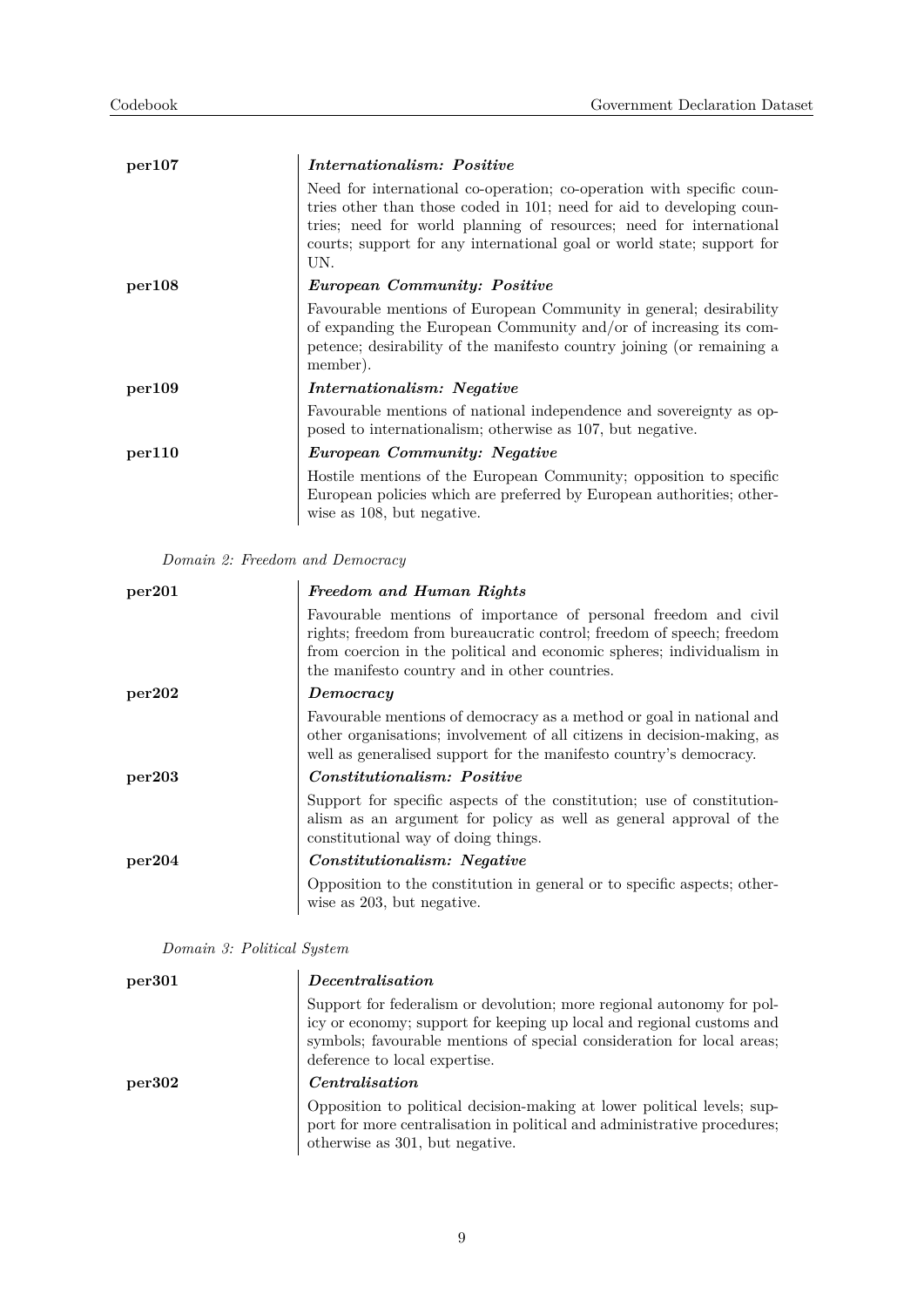| per303 | Governmental and Administrative Efficiency<br>Need for efficiency and economy in government and administration;<br>cutting down civil service; improving governmental procedures; general<br>appeal to make the process of government and administration cheaper<br>and more effective. |
|--------|-----------------------------------------------------------------------------------------------------------------------------------------------------------------------------------------------------------------------------------------------------------------------------------------|
| per304 | Political Corruption                                                                                                                                                                                                                                                                    |
|        | Need to eliminate corruption, and associated abuse, in political and<br>public life.                                                                                                                                                                                                    |
| per305 | <i>Political Authority</i>                                                                                                                                                                                                                                                              |
|        | Favourable mentions of strong government, including government sta-<br>bility; government's competence to govern and/or other parties' lack<br>of such competence.                                                                                                                      |

*Domain 4: Economy*

| per <sub>401</sub> | <b>Free Enterprise</b>                                                                                                                                                                                                                                                          |
|--------------------|---------------------------------------------------------------------------------------------------------------------------------------------------------------------------------------------------------------------------------------------------------------------------------|
|                    | Favourable mentions of free enterprise capitalism; superiority of indi-<br>vidual enterprise over state and control systems; favourable mentions<br>of private property rights, personal enterprise and initiative; need for<br>unhampered individual enterprises.              |
| per402             | <b>Incentives</b>                                                                                                                                                                                                                                                               |
|                    | Need for wage and tax policies to induce enterprise; encouragement<br>to start enterprises; need for financial and other incentives such as<br>subsidies.                                                                                                                       |
| per403             | Market Regulation                                                                                                                                                                                                                                                               |
|                    | Need for regulations designed to make private enterprises work better;<br>actions against monopolies and trusts, and in defence of consumer<br>and small business; encouraging economic competition; social market<br>economy.                                                  |
| per404             | Economic Planing                                                                                                                                                                                                                                                                |
|                    | Favourable mentions of long-standing economic planning of a consul-<br>tative or indicative nature, need for government to create such a plan.                                                                                                                                  |
| per405             | Corporatism                                                                                                                                                                                                                                                                     |
|                    | Favourable mentions of the need for the collaboration of employers and<br>trade union organisations in overall economic planning and direction<br>through the medium of tripartite bodies of government, employers, and<br>trade unions. This category was not used for Sweden. |
| per406             | Protectionism: Positive                                                                                                                                                                                                                                                         |
|                    | Favourable mentions of extension or maintenance of tariffs to protect<br>internal markets; other domestic economic protectionism such as quota<br>restrictions.                                                                                                                 |
| per407             | Protectionism: Negative                                                                                                                                                                                                                                                         |
|                    | Support for the concept of free trade; otherwise as 406, but negative.                                                                                                                                                                                                          |
| per408             | Economic Goals                                                                                                                                                                                                                                                                  |
|                    | Statements of intent to pursue any economic goals not covered by other<br>categories in domain 4. This category is created to catch an overall<br>interest of parties in economics and, therefore, covers a variety of eco-<br>nomic goals.                                     |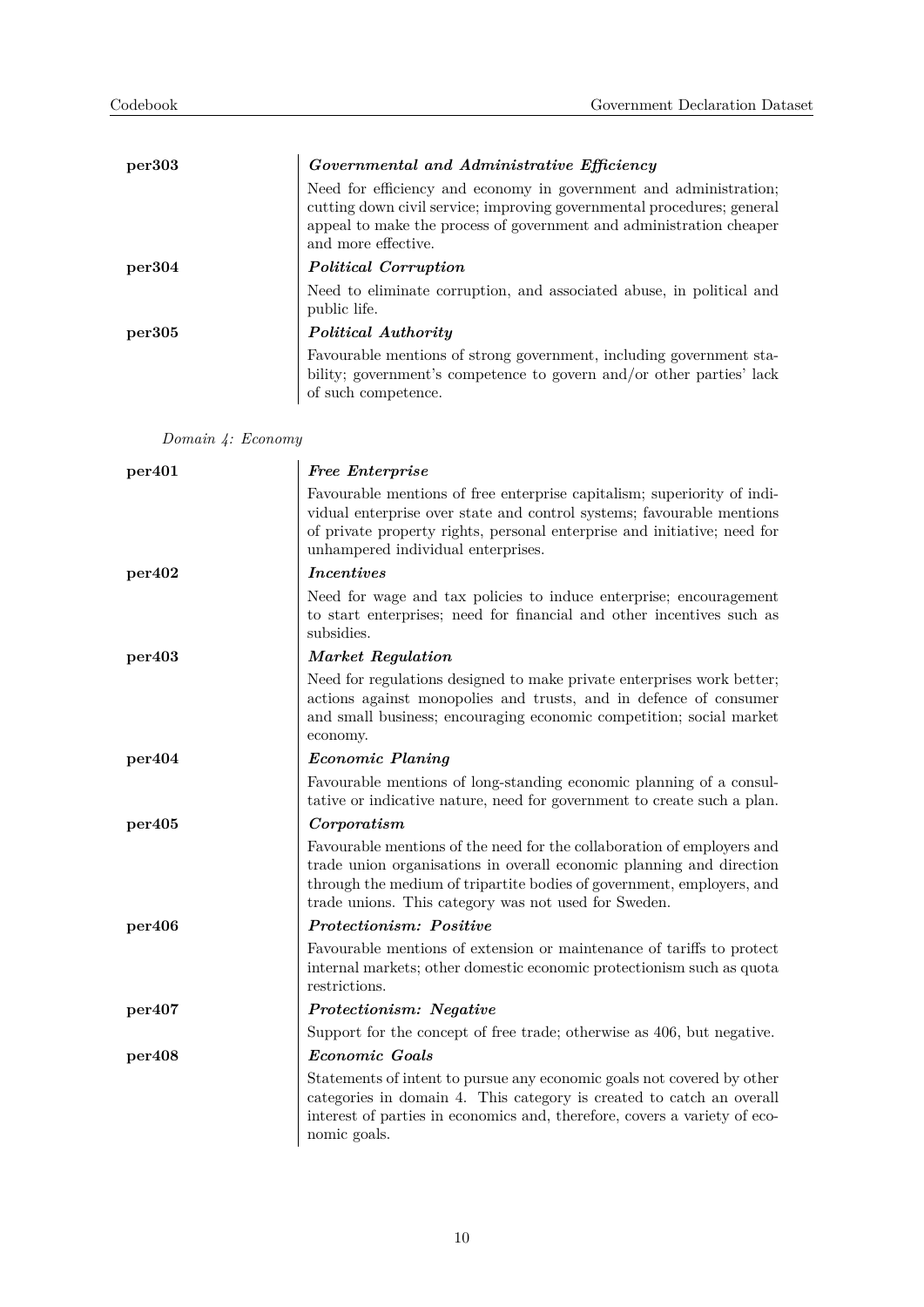| per409 | <b>Keynesian Demand Management</b>                                                                                                                                                                                                                            |
|--------|---------------------------------------------------------------------------------------------------------------------------------------------------------------------------------------------------------------------------------------------------------------|
|        | Demand-oriented economic policy; economic policy devoted to the re-<br>duction of depressions and/or to increase private demand through in-<br>creasing public demand and/or through increasing social expenditures.                                          |
| per410 | Productivity                                                                                                                                                                                                                                                  |
|        | Need to encourage or facilitate greater production; need to take mea-<br>sures to aid this; appeal for greater production and importance of<br>productivity to the economy; increasing foreign trade; the paradigm of<br>growth.                              |
| per411 | Technology and Infrastructure                                                                                                                                                                                                                                 |
|        | Importance of modernisation of industry and methods of transport<br>and communication; importance of science and technological develop-<br>ments in industry; need for training and research. This does not imply<br>education in general (see category 506). |
| per412 | Controlled Economy                                                                                                                                                                                                                                            |
|        | General need for direct government control of economy; control over<br>prices, wages, rents, etc; state intervention into the economic system.                                                                                                                |
| per413 | Nationalisation                                                                                                                                                                                                                                               |
|        | Favourable mentions of government ownership, partial or complete,<br>including government ownership of land.                                                                                                                                                  |
| per414 | Economic Orthodoxy                                                                                                                                                                                                                                            |
|        | Need for traditional economic orthodoxy, e.g. reduction of budget<br>deficits, retrenchment in crisis, thrift and savings; support for tradi-<br>tional economic institutions such as stock market and banking system;<br>support for strong currency.        |
| per415 | Marxist Analysis                                                                                                                                                                                                                                              |
|        | Positive references (typically but not solely by communist parties) to<br>the specific use of Marxist-Leninist terminology and analysis of situa-<br>tions which are otherwise uncodable. This category was not used for<br>Germany and Norway, only.         |
| per416 | <b>Anti-Growth Economy</b>                                                                                                                                                                                                                                    |
|        | Favourable mentions of anti-growth politics and steady state economy;<br>ecologism; "Green politics"; sustainable development. This category<br>was used for Germany, only.                                                                                   |

*Domain 5: Welfare and Quality of Life*

| per501 | <i>Environmental Protection</i>                                                                                                                                                                                                                          |
|--------|----------------------------------------------------------------------------------------------------------------------------------------------------------------------------------------------------------------------------------------------------------|
|        | Preservation of countryside, forests, etc.; general preservation of natu-<br>ral resources against selfish interests; proper use of national parks; soil<br>banks, etc; environmental improvement.                                                       |
| per502 | Culture                                                                                                                                                                                                                                                  |
|        | Need to provide cultural and leisure facilities including arts and sport;<br>need to spend money on museums, art galleries etc.; need to encourage<br>worthwhile leisure activities and cultural mass media.                                             |
| per503 | <i>Social Justice</i>                                                                                                                                                                                                                                    |
|        | Concept of equality; need for fair treatment of all people; special pro-<br>tection for underprivileged; need for fair distribution of resources; re-<br>moval of class barriers; end of discrimination such as racial or sexual<br>discrimination, etc. |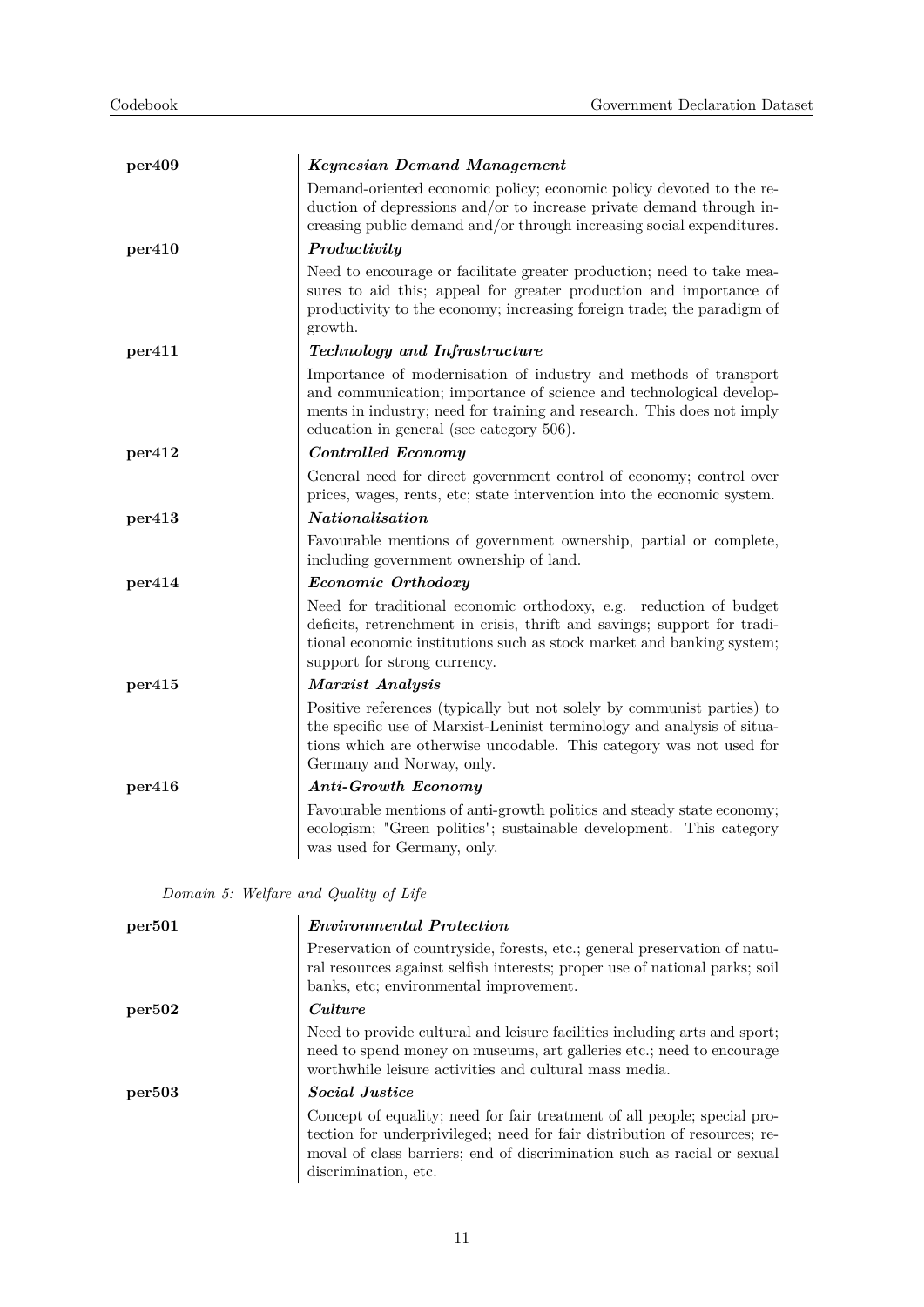| per504 | <i>Welfare State Expansion</i>                                                                                                                                                                                           |
|--------|--------------------------------------------------------------------------------------------------------------------------------------------------------------------------------------------------------------------------|
|        | Favourable mentions of need to introduce, maintain or expand any<br>social service or social security scheme; support for social services such<br>as health service or social housing. This category excludes education. |
| per505 | <i>Welfare State Limitation</i>                                                                                                                                                                                          |
|        | Limiting expenditure on social services or social security; otherwise as<br>504, but negative.                                                                                                                           |
| per506 | <i>Education Expansion</i>                                                                                                                                                                                               |
|        | Need to expand and/or improve educational provision at all levels.<br>This excludes technical training which is coded under 411.                                                                                         |
| per507 | <i>Education Limitation</i>                                                                                                                                                                                              |
|        | Limiting expenditure on education; otherwise as 506, but negative.                                                                                                                                                       |

*Domain 6: Fabric of Society*

| per601             | National Way of Life: Positive                                                                                                                                                                                 |
|--------------------|----------------------------------------------------------------------------------------------------------------------------------------------------------------------------------------------------------------|
|                    | Appeals to patriotism and/or nationalism; suspension of some free-<br>doms in order to protect the state against subversion; support for es-<br>tablished national ideas.                                      |
| per602             | National Way of Life: Negative                                                                                                                                                                                 |
|                    | Against patriotism and/or nationalism; opposition to the existing na-<br>tional state; otherwise as 601, but negative.                                                                                         |
| per <sub>603</sub> | <b>Traditional Morality: Positive</b>                                                                                                                                                                          |
|                    | Favourable mentions of traditional moral values; prohibition, censor-<br>ship and suppression of immorality and unseemly behaviour; mainte-<br>nance and stability of family; religion.                        |
| per604             | <b>Traditional Morality: Negative</b>                                                                                                                                                                          |
|                    | Opposition to traditional moral values; support for divorce, abortion<br>etc.; otherwise as 603, but negative.                                                                                                 |
| per605             | Law and Order                                                                                                                                                                                                  |
|                    | Enforcement of all laws; actions against crime; support and resources<br>for police; tougher attitudes in courts.                                                                                              |
| per <sub>606</sub> | <b>Social Harmony</b>                                                                                                                                                                                          |
|                    | Appeal for national effort and solidarity; need for society to see itself<br>as united; appeal for public spiritedness; decrying anti-social attitudes<br>in times of crisis; support for the public interest. |
| per <sub>607</sub> | <i>Multiculturalism: Positive</i>                                                                                                                                                                              |
|                    | Cultural diversity, communalism, cultural plurality and pillarization;<br>preservation of autonomy of religious, linguistic heritages within the<br>country including special educational provisions.          |
| per <sub>608</sub> | <i>Multiculturalism: Negative</i>                                                                                                                                                                              |
|                    | Enforcement or encouragement of cultural integration; otherwise as<br>607, but negative.                                                                                                                       |

*Domain 7: Social Groups*

## **per701** *Labour Groups: Positive*

Favourable references to labour groups, working class, unemployed; support for trade unions; good treatment of manual and other employees.